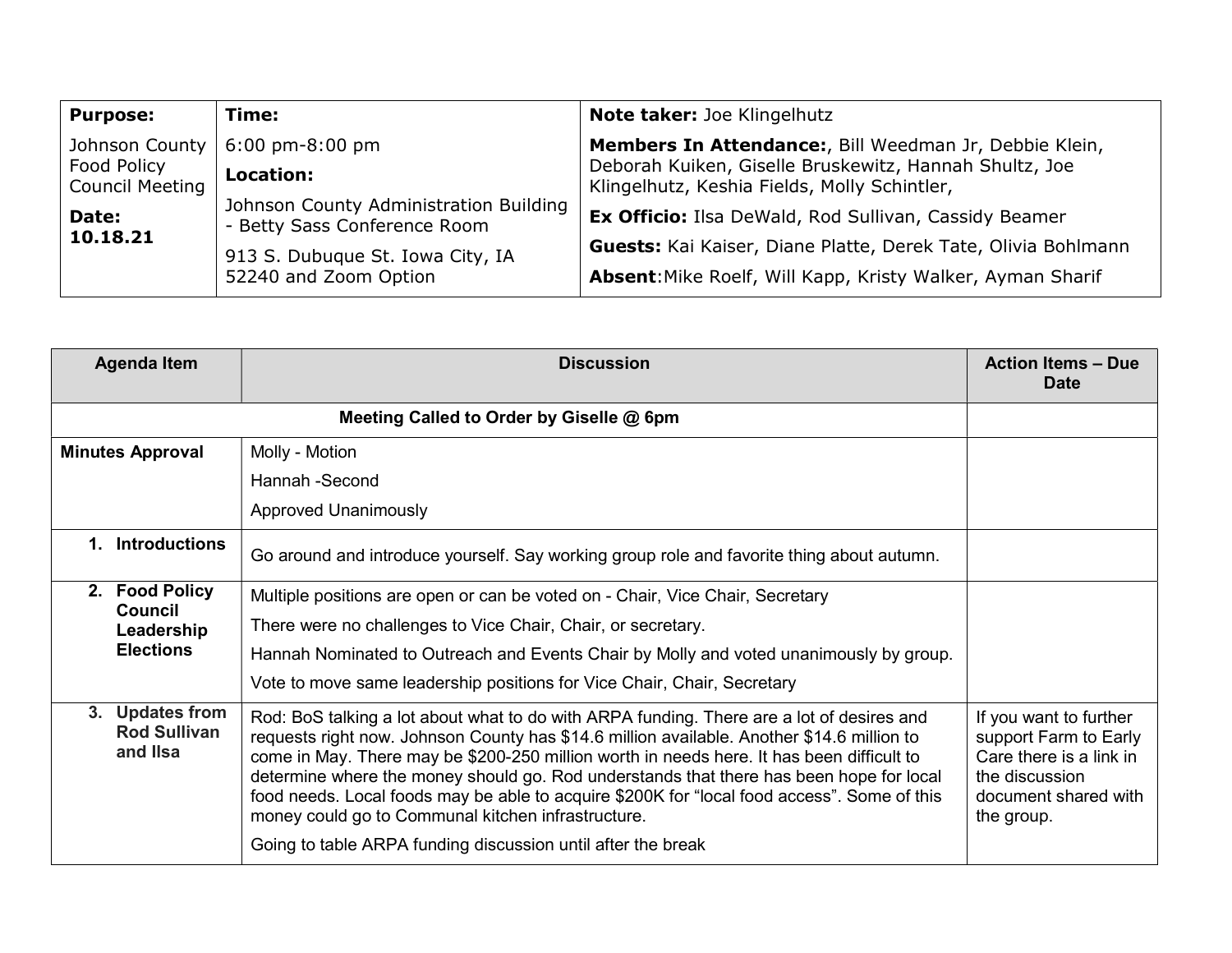|                                                                                                                                     |                                                                                                                                                                                       | Ilsa: Powerpoint Presentation.                                                                                                                                                                                           |  |
|-------------------------------------------------------------------------------------------------------------------------------------|---------------------------------------------------------------------------------------------------------------------------------------------------------------------------------------|--------------------------------------------------------------------------------------------------------------------------------------------------------------------------------------------------------------------------|--|
|                                                                                                                                     | State Grants available:                                                                                                                                                               |                                                                                                                                                                                                                          |  |
|                                                                                                                                     | Butchery Innovation Fund - Application is open                                                                                                                                        |                                                                                                                                                                                                                          |  |
|                                                                                                                                     |                                                                                                                                                                                       | Value added Ag and increase marketing program for businesses and nonprofits. A dollar for<br>dollar match. People should capitalize on this so that future funding can be made available<br>through interest. Due Dec 15 |  |
|                                                                                                                                     | Federal Grants available:                                                                                                                                                             |                                                                                                                                                                                                                          |  |
|                                                                                                                                     | Pandemic Response and Safety Grant Program - Specialty crop producers and processors,<br>distributors, and farmers markets. Due Nov 22                                                |                                                                                                                                                                                                                          |  |
|                                                                                                                                     |                                                                                                                                                                                       | State of IA Fall Policy Summit - Focus on Local food system. November 2 1-3pm                                                                                                                                            |  |
|                                                                                                                                     | State and Federal Advocacy from Johnson County - Johnson County Priorities List Due Nov<br>1. Please send ideas to Ilsa by Oct 27                                                     |                                                                                                                                                                                                                          |  |
| 4. Presentation<br>and Q&A with<br>Rob Thul,<br><b>Johnson</b><br><b>County Public</b><br><b>Health</b><br>Environmenta<br>I Health | Ilsa: The infrastructure working group has been talking a lot about what processing needs are<br>in the county. The Public Health Dept provides consultations about what is required. |                                                                                                                                                                                                                          |  |
|                                                                                                                                     |                                                                                                                                                                                       | Rob:                                                                                                                                                                                                                     |  |
|                                                                                                                                     |                                                                                                                                                                                       | Food Protection Program. Iowa Dept of Inspections and Appeals.                                                                                                                                                           |  |
|                                                                                                                                     |                                                                                                                                                                                       | Showed a map of Iowa Map and where there are Local Food Program Contracts and where<br>the State covers.                                                                                                                 |  |
|                                                                                                                                     | <b>Specialist</b>                                                                                                                                                                     | What the Food Protection Program Does:                                                                                                                                                                                   |  |
|                                                                                                                                     |                                                                                                                                                                                       | Consultations and educational services, Issuing Licenses, Conducting inspections                                                                                                                                         |  |
|                                                                                                                                     |                                                                                                                                                                                       | Investigating complaints                                                                                                                                                                                                 |  |
|                                                                                                                                     |                                                                                                                                                                                       | Why? To keep people safe - help establishments maintain high standards, ensure food<br>workers are properly trained, confirm establishments are adhering to the Food Code                                                |  |
|                                                                                                                                     |                                                                                                                                                                                       | Anyone wanting to sell or serve food to the public must obtain the appropriate license and<br>comply with the Iowa Food Code and FDA Food Code                                                                           |  |
|                                                                                                                                     |                                                                                                                                                                                       | Potential challenges for new entrepreneurs - sometimes simplybasic info. Just give Rob a<br>call:                                                                                                                        |  |
|                                                                                                                                     |                                                                                                                                                                                       | <b>Commissary Kitchens</b>                                                                                                                                                                                               |  |
|                                                                                                                                     |                                                                                                                                                                                       | Challenges for Inspector:                                                                                                                                                                                                |  |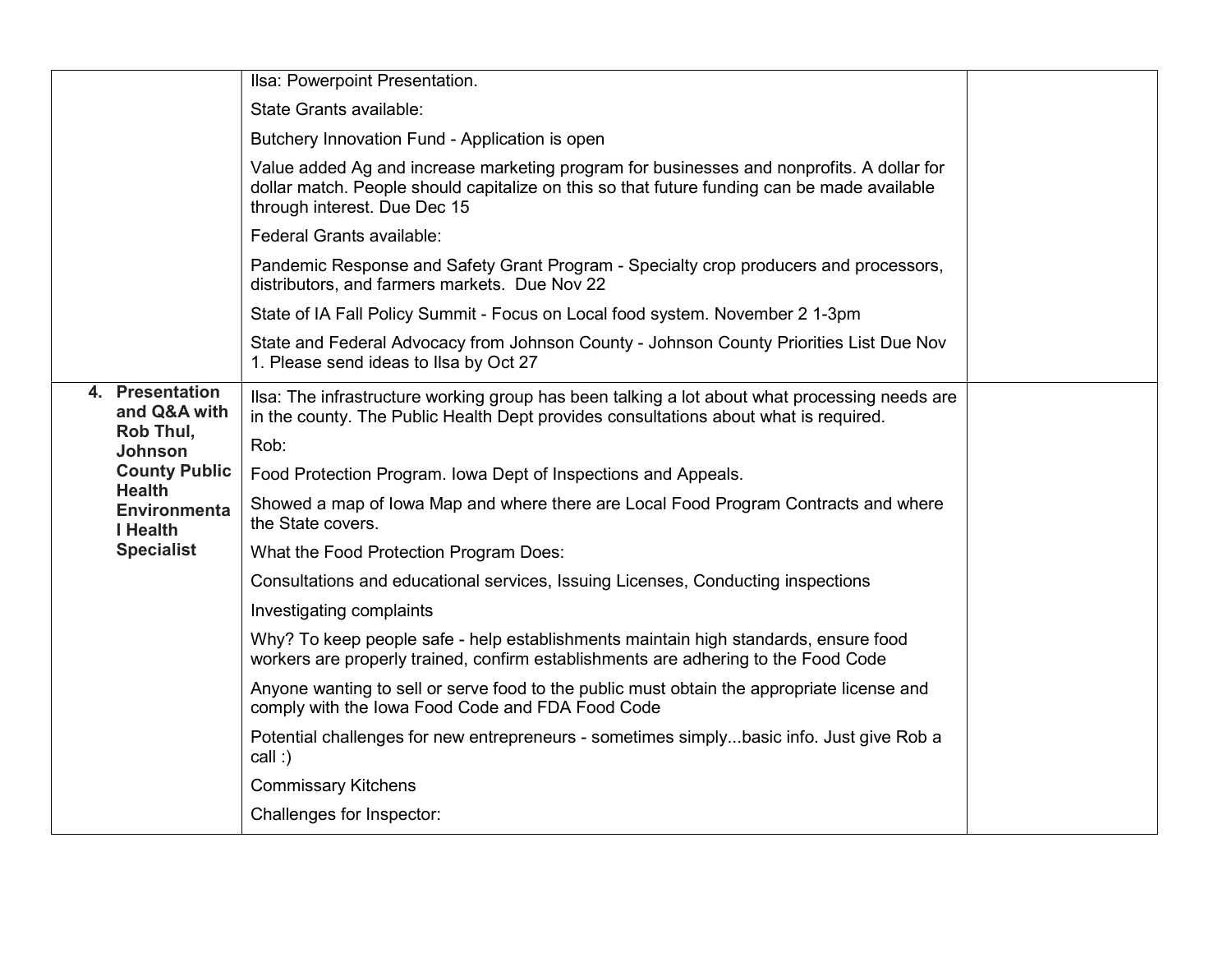|                                               | Not being able to help entrepreneurs align with specific license type; Trying to help explain<br>the license requirements without dampening their business plan; Finding person's operating<br>without a license, when one is needed. |  |
|-----------------------------------------------|---------------------------------------------------------------------------------------------------------------------------------------------------------------------------------------------------------------------------------------|--|
|                                               | Take the public survey!                                                                                                                                                                                                               |  |
|                                               | Rob is happy to answer any questions if you would like to call - 319-356-6040                                                                                                                                                         |  |
| 5. Break                                      |                                                                                                                                                                                                                                       |  |
| 6. Discuss                                    | Internal Project Requests Moving Forward:                                                                                                                                                                                             |  |
| American<br><b>Rescue Plan</b>                | Minority Owned Business Grant Program \$500,000                                                                                                                                                                                       |  |
| Act                                           | Nonprofit infrastructure \$2 Mil                                                                                                                                                                                                      |  |
| Recommenda<br>tions                           | Payments to workers ineligible for previous relief programs \$2 Mil                                                                                                                                                                   |  |
|                                               | Wage Theft Recovery Program \$50K                                                                                                                                                                                                     |  |
|                                               | Commercial Kitchen at JCHPF \$1 Mil                                                                                                                                                                                                   |  |
|                                               | Partial funding of JCHPF broadband, exhibits, land managements projects at JCHPF                                                                                                                                                      |  |
|                                               | Support Local Foods Initiatives in Johnson County to increase food security and access to<br>healthy, local options \$200K                                                                                                            |  |
|                                               | Rod: If there is something that is not ready and primed it can be funded the next round in May<br>2022. Not entirely sure if future grants will be federal or state level                                                             |  |
| 7. Food Policy<br><b>Council</b>              | Equipment Sharing has been disbanded - has reached its goal and is recommended to the<br>BoS. now waiting on next steps from the board                                                                                                |  |
| Working<br><b>Groups</b><br><b>Discussion</b> | Marketing lost Jill Irvin who stepped down from the Council. Now only Hannah and Keshia.<br>Keshia is moving away from the county and is leaving the Council. Thanks to Keshia for<br>being an active member of the council.          |  |
|                                               | Is there a desire to disband the Marketing team? Or to reimagine it?                                                                                                                                                                  |  |
|                                               | Molly: Marketing subcommittee has always taken the leadership role in events. Would be<br>nice to see a shift and see other committees step up and take on more accountability.                                                       |  |
|                                               | Two groups are shifting - Infrastructure and Food Justice. We are also looking for new council<br>members in general.                                                                                                                 |  |
|                                               | What role can the council play in discovering opportunities for health care for farmers? Molly<br>and Kristy have shown interest. Kristy will be coming back to full council at the end of year?                                      |  |